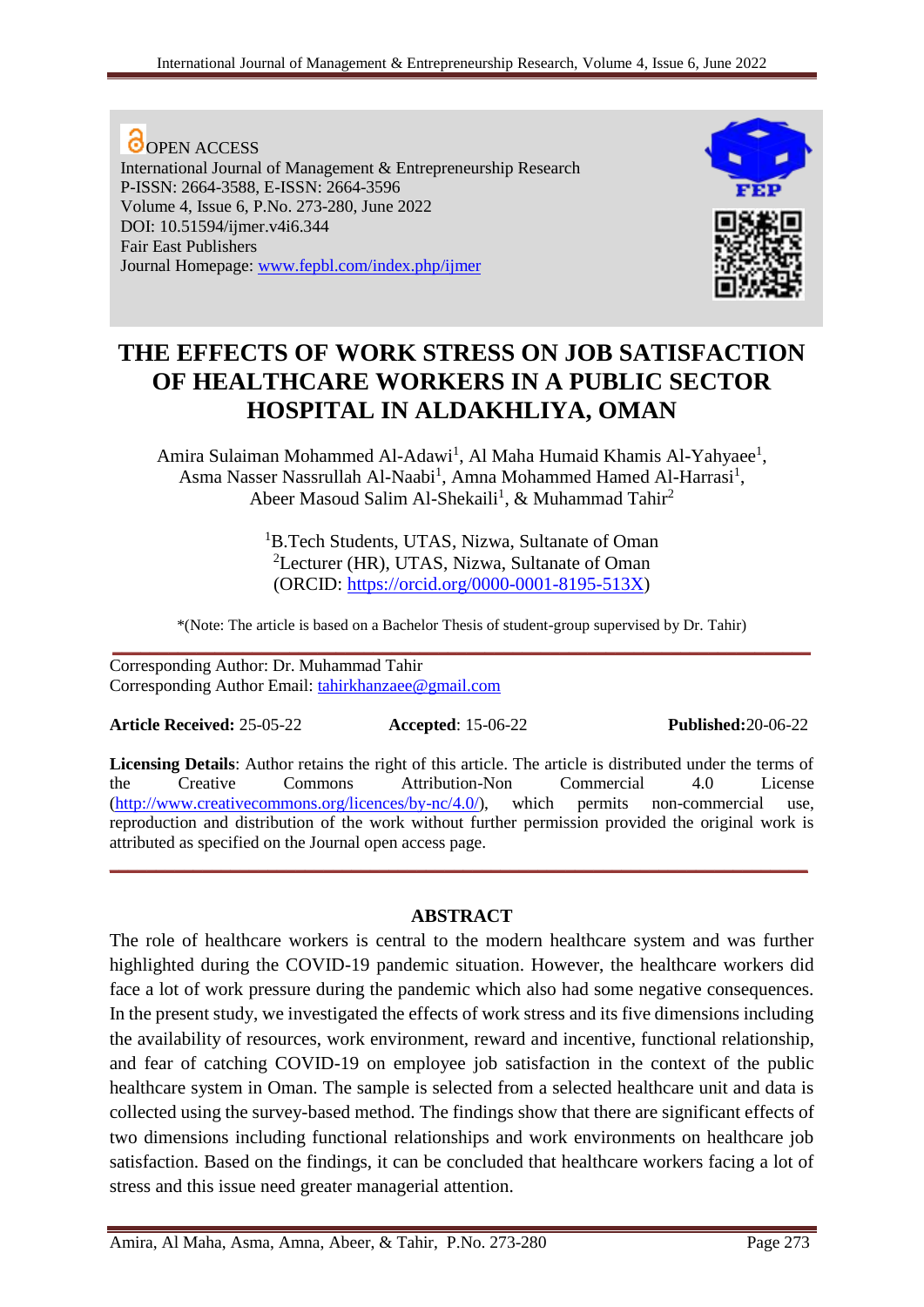#### **Keywords:** Work Stress, Job Satisfaction, Healthcare Workers, COVID-19 Pandemic.

#### **INTRODUCTION**

**\_\_\_\_\_\_\_\_\_\_\_\_\_\_\_\_\_\_\_\_\_\_\_\_\_\_\_\_\_\_\_\_\_\_\_\_\_\_\_\_\_\_\_\_\_\_\_\_\_\_\_\_\_\_\_\_\_\_\_\_\_\_\_\_\_\_\_\_\_\_\_\_\_\_\_**

There is no secret that the rapid developments, events and dynamic environment taking place in the world have had an impact on changing the lives of all individuals and societies at various levels. These changes lead to an increase in life stress to which people are exposed in their daily lives, especially employees in general, and health workers in particular. The increased stress is also witnessed among the healthcare workers due to the nature of the work they perform. Continuous work stress may lead to employee fatigue and negatively affect their behavior, health and psychological condition, their attitudes towards their jobs, and their satisfaction. Rather, the impact of these pressures may extend to the level of their performance of their jobs and thus may lead to their abilities to achieve their personal and organizational goals. Keeping in view this context, in the present study, the investigation is made about work stress and its employee outcomes to highlight this issue from an employee perspective.

#### **Significance of the Study**

The significance of the study is that it is covering an important issue which is the effects of work stress on job satisfaction among health workers during the Corona pandemic. The theoretical significance of the study is that it clarifies the concepts related to work stress and its impact on job satisfaction among healthcare workers something which is not done in the Gulf context, especially during the pandemic context. The practical significance of the study is that it informs management of healthcare officials about an important issue and thus makes more informed evidence-based decision making.

#### **Objectives of the Study**

The general objective of the study is to measure the effects of stress on employee job satisfaction among the frontline healthcare workers in the selected healthcare unit. Specific objectives are as follows;

- To measure the effects of the work environment on employee job satisfaction
- To measure the effects of availability of resources and capabilities on employee job satisfaction
- To measure the effects of incentives and rewards on employee job satisfaction
- To measure the effects of fear of COVID-19 infection on employee job satisfaction
- To measure the effects of functional relationships on employee job satisfaction

#### **LITERATURE REVIEW**

In this section, we discuss some of the studies related to our topic. The first relevant study is Renaud, Cooper-Bribiesca, Martínez-Pichardo, Puga, Rascón-Martínez, Hurtado, and Garnica (2022) conducted in healthcare context. In this study, they passed the acute stress for frontline health workers in the first two consecutive epidemic waves of the pandemic. The results of the study showed that healthcare workers suffer stress because of repeated epidemic waves of the pandemic. The study explained the importance of identifying individual traits and enabling strategies to be able to cope with successive crises. The results emphasize the importance of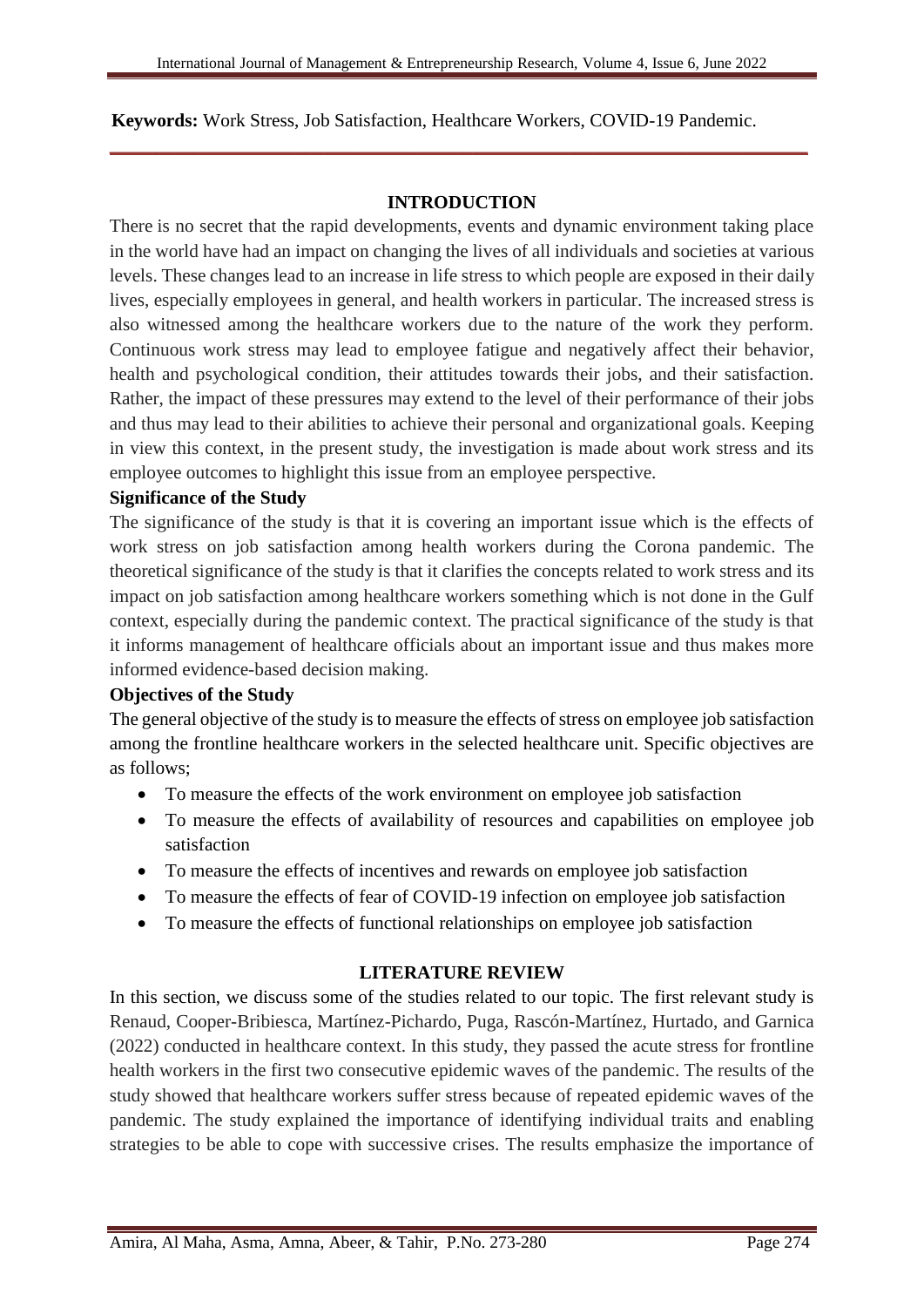screening mental health to identify mental health problems earlier to be treated before, during, and after an epidemic wave of the pandemic.

Another study is by Croghan, Chesak, Adusumalli, Fischer, Beck, Patel, and Bhagra (2021), conducted in the healthcare context. The study reported that during the worldwide health care crisis, and the increasing patient numbers and deaths, health workers around the world must contend with fears of infection and death for themselves and their families, as well as psychological, physical, mental, and spiritual stress. Healthcare professionals have been put in a very difficult position of having to make life-and-death decisions and work under extreme pressure. The study concluded that there should be the adoption of suitable strategies and tactics to mitigate distress and promote resilience and adaptation among workers.

Another study conducted by Rajkumar, Kumar, and Sudha (2021) investigated stress among healthcare workers. The key findings are that healthcare workers faced physical strain and extreme mental stress that most of them could not handle. Long working hours without any break was one of the basic attributes to stress. The study concludes that such strategies should be implemented to overcome stress like recruiting new staff to reduce work pressure of previous staff, staff rotation, and giving appreciation and rewards to reduce stress among the staff.

A study conducted by Alrawashdeh, Al-Tammemi, Alzawahreh, Al-Tamimi, Elkholy, Al Sarireh, and Ghoul (2021) investigated burnout and its influence on job satisfaction among the physicians during the COVID-19 context. The results showed that the prevalence of fatigue and job stress was high among physicians. The study indicated that several factors helped spread job burnout including shift work and long working hours. The study also highlighted that hospitals that are laden with high pressures and the low rate of salaries, incentives, and psychological and physical pressures negatively affected the job satisfaction curve of healthcare workers.

Another study conducted by Park, Park, Lee, Kim, Lee, Lee, and Shin (2020) investigated the perception of COVID-19 and post-traumatic stress disorder (PTSD) among Korean healthcare workers. The study aimed to link perceptions of the spread of corona disease and post-traumatic stress disorder among hospital workers. The study showed that during the Corona crisis, individuals tended to be more susceptible to a post-traumatic stress disorder, however, it was found that hospital workers are more susceptible to the disorder than others.

A study by Mo, Deng, Zhang, Lang, Liao, Wang and Huang (2020) investigated the effects of work stress among the Chinese nurses in the Wuhan region during the COVID-19 pandemic situation. The study is also significant because the geographical area covered by the study is the same as the origin of COVID-19 i.e. Wuhan. The stress and anxiety of the nurses who supported the treatment of COVID-19 in Wuhan were generally emphasized. The study showed that nurses in the Wuhan region faced greater stress and anxiety during the COVID-19 situation.

A study by Wang, Liu, Hu, Zhang, Du, Huang, and Yue (2020) investigated the stresses of health care workers and the influencing factors when caring for COVID-19 patients from an altruistic perspective. The study reported a lower level of stress among health care workers in this context. The study also highlighted the key source factors of stress including fear of infection, fear of infecting family members, and discomfort caused by protective equipment.

A study by Windarwati, Ati, Paraswati, Ilmy, Supianto, Rizzal, and Supriati (2021) investigated the stressors and coping mechanisms among the healthcare workers related to the COVID-19 in Indonesia. The study reported that family support is the main factor that can motivate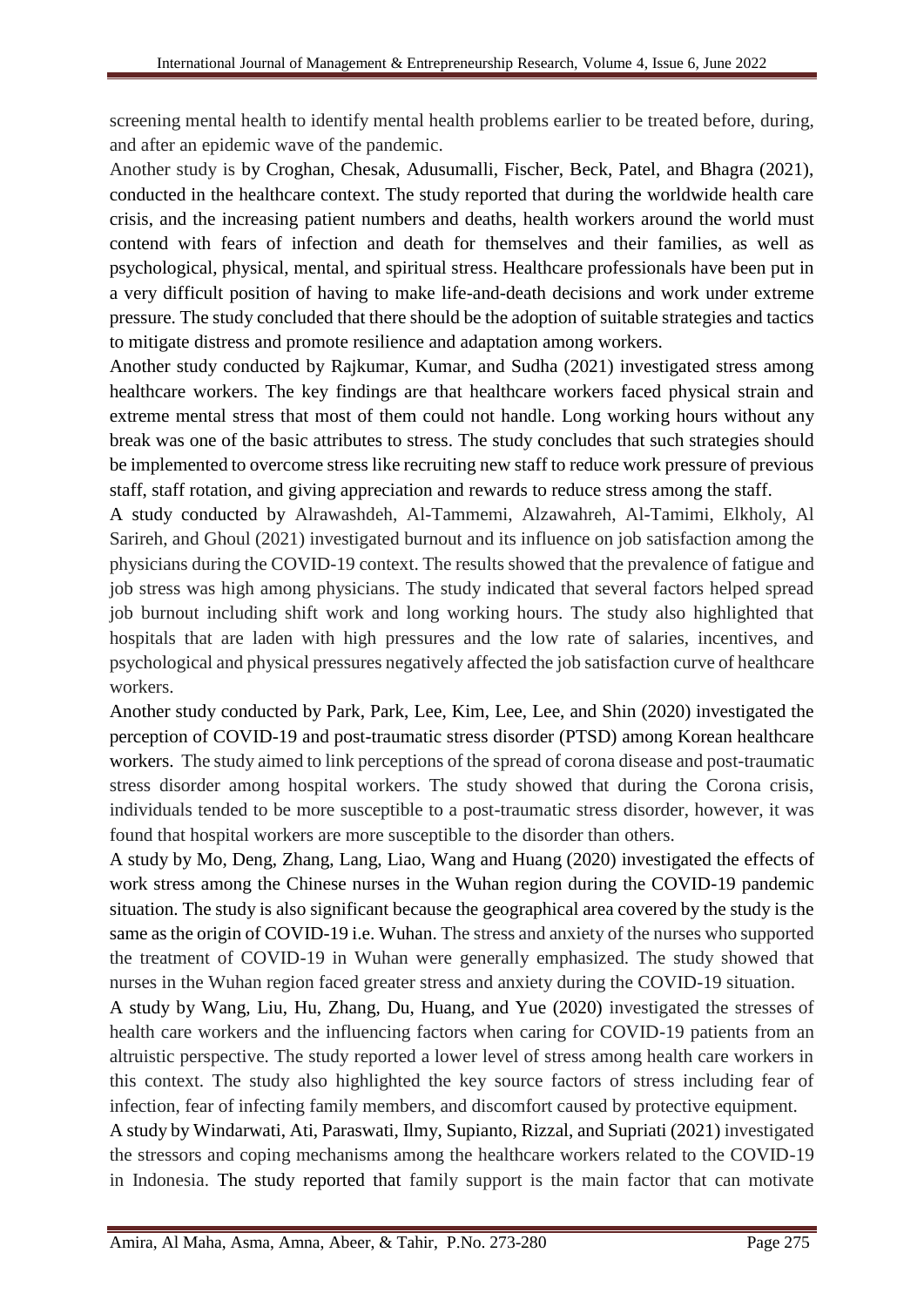healthcare workers to work during the pandemic COVID-19. Furthermore, it is very important to provide opportunities for workers to gather and contact their families to provide mutual support. The study also reported that effective preventive measures, a collaboration between the professionals, and dealing with the pandemic with a positive attitude play a very important role to reduce stress. Furthermore, the support from hospitals and the availability of adequate information helped in motivating healthcare workers in this study to deal with the pandemic.

A study by Ito, Fujita, Seto, Kitazawa, Matsumoto, and Hasegawa (2014) tested the job stress of workers in the health care field, by comparing the degrees of the job stress questionnaire for both nursing staff, administrative workers, as well as doctors. The result showed that the physicians felt the stress of the quantitative and qualitative job overload, they had support from supervisors and coworkers. The administrative workers did not have this support and showed moderate "Stress Responses". The result showed that stress levels can be different based on the category of health workers.

In the Middle Eastern context, a study conducted by Joshua, Chehab, David, and Salim (2021) tested the effects of work stress on job satisfaction and job performance among the Nurses in critical care units in the UAE. The results of the study indicated that there is a significant effect of stress on job satisfaction and job performance. There are also lower satisfaction rates for those who work long hours and those who provide direct care to patients. Also, the level of stress was high among the workers in the critical care units.

A study by Al-Amoumi (2019) investigated how work stress impacts job satisfaction for health workers in Ajloun Governorate in Jordan. The study identified three factors influencing staff job satisfaction including the availability of resources, rewards, and the work environment. Thus, overall, the literature suggests that healthcare workers face a lot of stress due to various reasons not limited to but include long working hours, lack of protective equipment, work overload, and so on.

## **Conceptual Framework**

There are not many studies that have conducted stress-related studies in the field at present and during the COVID-19 pandemic in Oman in general, so there is a gap in this area and the study will focus on this topic. Based on the previous literature and literature gap, the study put forward the following theoretical framework.



Figure 1: Theoretical Framework of the Study

Based on the literature and theoretical framework of the study, our specific hypotheses are as follows;

H1: Availability of resources has significant effects on job satisfaction of healthcare workers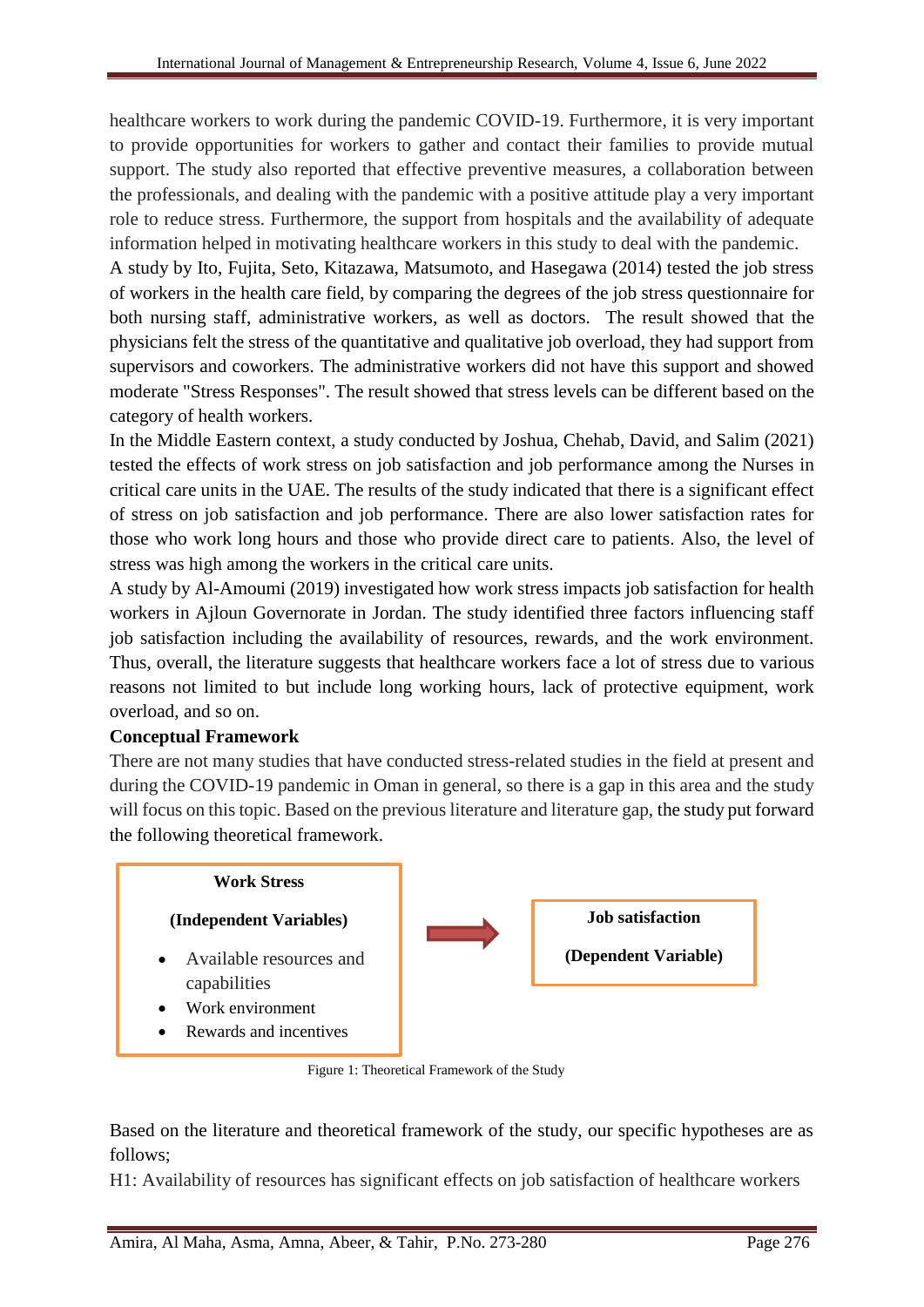H2: Work environment has significant effects on job satisfaction of healthcare workers

H3: Reward and incentive has significant effects on the job satisfaction of healthcare workers

H4: Functional relationship has significant effects on the job satisfaction of healthcare workers

H5: Fear of COVID-19 has significant effects on job satisfaction of healthcare workers

## **RESEARCH METHODOLOGY**

## **Type of Research**

This current study is a quantitative type of study because it is suitable for the topic and objectives of the study. The study is also explanatory since we attempt to explain the relationship between independent and dependent variables.

## **Research Respondents**

This study used simple random sampling as a sampling method. The population includes all employees in the selected hospital. Each employee in a selected hospital is considered a sample unit. The sample selected is 101.

## **Data Collection and Instruments**

The study consists of gathering information from the primary source. Primary data was collected by the electronic questionnaire distributed to the targeted people that are selected for the study from the selected hospital. A modified scale-based questionnaire was used to collect data that includes the effects of work stress on the job satisfaction of health sector workers. The questionnaire for job satisfaction is adapted from the study of Grunberg, Anderson-Connolly, and Greenberg (2000) and consists of 4 items. The questionnaire for the availability of resources and capabilities, work environment, incentives and rewards, Fear of COVID-19 infection, and job relationships were adapted from Dr. Al-Moumeni. It included 4 items for the work environment section; 3 items for the availability of resources and capabilities section; 4 items for the incentive and reward section; 2 items for fear of COVID19 infection; and 5 items for a functional relationship.

# **Tools for Analysis**

The analysis includes using frequency analysis, descriptive statistics, correlation, and regression analysis. The analysis was performed using the SPSS version 22.

| Table 1<br>Demographic Information |                  |               |  |  |
|------------------------------------|------------------|---------------|--|--|
|                                    | <b>Frequency</b> | $\frac{6}{9}$ |  |  |
| Gender                             |                  |               |  |  |
| Male                               | 11               | 10.9%         |  |  |
| Female                             | 90               | 89.1%         |  |  |
| Age                                |                  |               |  |  |
| 18 to 25 Years                     | 18               | 17.8%         |  |  |
| 25 to 40 Years                     | 74               | 73.3%         |  |  |
| 40 to 60 Years                     | 9                | 8.95          |  |  |

## **RESULTS**

The above table shows the gender of respondents, out of 101 respondents. 11 (10.9%) are males and 90 (89.1%) are Females. The above table shows the age of respondents, out of 101 respondents 18 are between 18-25 years, 74 respondents their age between 25 to 40, and just 9 respondents are between 40 to 60.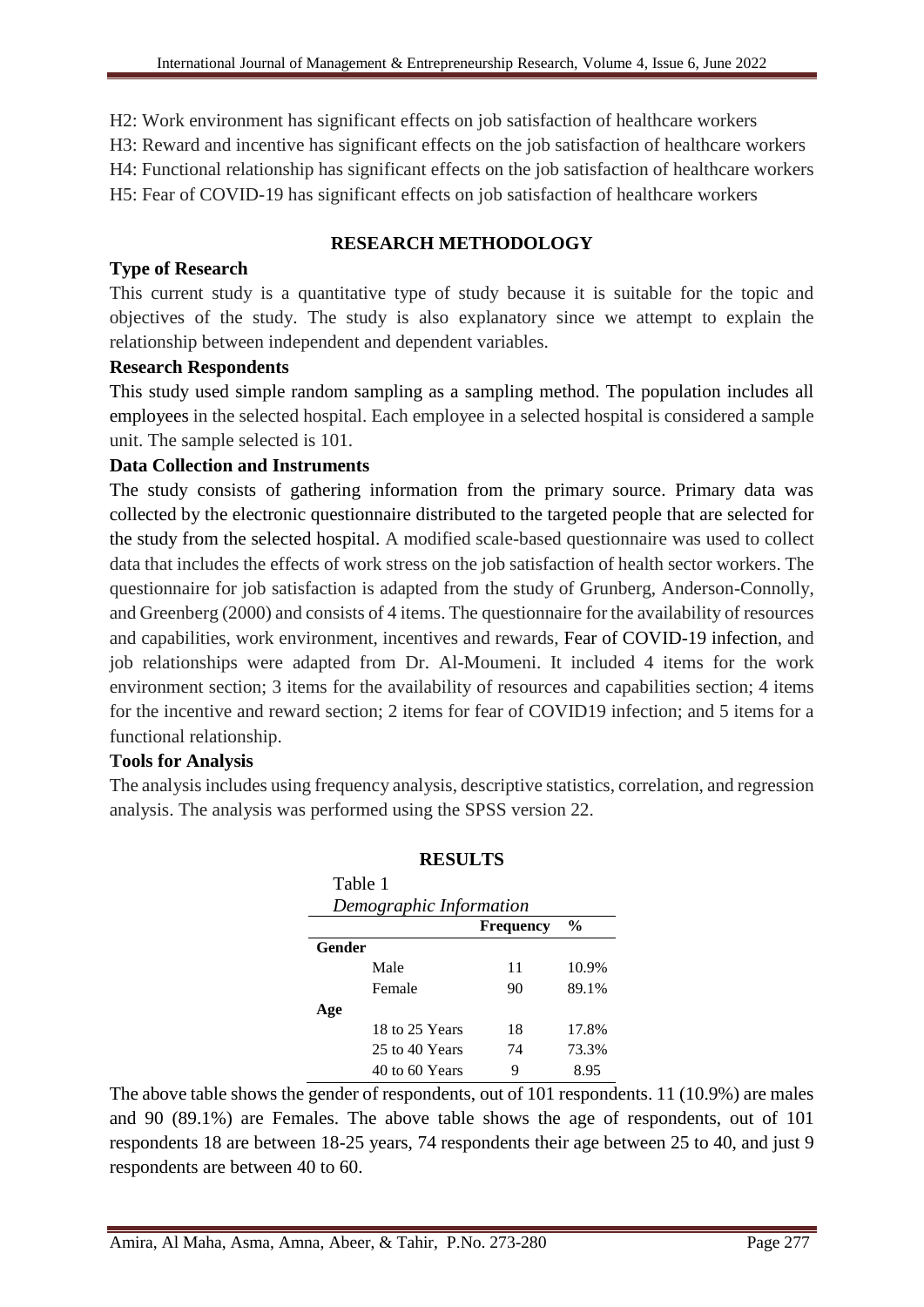|                                     | <b>Number</b><br>of Items | Cronbach<br><b>Alpha</b> | Min  | Max  | Mean | S.D. |
|-------------------------------------|---------------------------|--------------------------|------|------|------|------|
| Work Environment                    | 04                        | .968                     | 1.00 | 5.00 | 3.23 | 1.34 |
| Available Resource and Capabilities | 03                        | .883                     | 2.67 | 4.00 | 3.61 | .48  |
| Incentive and Reward                | 04                        | .711                     | 1.00 | 5.00 | 3.45 | .66  |
| Fear of COVID Infection             | 02                        | .878                     | 1.00 | 5.00 | 2.79 | 1.5  |
| <b>Functional Relationship</b>      | 05                        | .735                     | 2.00 | 5.00 | 3.95 | .63  |
| <b>Job Satisfaction</b>             | 04                        | .630                     | 2.00 | 5.00 | 3.87 | .74  |

Table 2 *Descriptive Statistics*

Table 2 provide descriptive statistics. The Cronbach alpha for all variables is above 0.60 so it is an indication of satisfactory reliability (Sekaran & Bougie, 2016). The mean value of work environment is 3.23, which means respondents had a moderate level of work environment on average. The mean value of available resources and capabilities is 3.61, which means respondents had an adequate level of available resources and capabilities

The mean value of incentive and reward is 3.45, which means respondents had a moderate level of incentive and reward. The mean value of fear of COVID infection is 2.79, which means respondents had a less adequate level of fear of COVID infection. Besides, the job satisfaction means the value is 3.87.

Table 3

|  | <b>Regression Results- Hypotheses Testing</b> |  |
|--|-----------------------------------------------|--|
|  |                                               |  |

|                                     | <b>Unstandardized</b> |      |          |            |                              |
|-------------------------------------|-----------------------|------|----------|------------|------------------------------|
|                                     | Coefficient (β)       | S.E. | t-Stat   | <b>Sig</b> | <b>Remarks</b>               |
| (Constant)                          | 3.340                 | .851 | 3.927    | .000       |                              |
| <b>Work Environment</b>             | $-.284$               | .063 | $-4.518$ | .000       | H1 Supported                 |
| Available Resource and Capabilities | .059                  | .157 | .379     | .705       | H <sub>2</sub> Not Supported |
| Incentive and Reward                | .016                  | .087 | .182     | .856       | H <sub>3</sub> Not Supported |
| Fear of COVID Infection             | $-.032$               | .052 | $-.612$  | .542       | <b>H4 Not Supported</b>      |
| <b>Functional Relationship</b>      | 321                   | .091 | 3.540    | .001       | H <sub>5</sub> Supported     |
| $R = .702$                          |                       |      |          |            |                              |
| Rsquare= $.493$                     |                       |      |          |            |                              |
| Fstat = $18.50$ (.000)              |                       |      |          |            |                              |

The R-value indicates that all variables in the model have a 70.2% association. The R square value indicates that the independent variables including functional relationship, available resources, and capabilities, incentive and reward, fear of COVID-19 infection, and work environment explain 49.3% explanation in the dependent variable. The ANOVA table indicates that the F-value is high than the critical value of 4 so it is an indication that the model used is fit and significant (Fstat=18.50, P<.05). The above coefficient table indicates that the work environment has negative significant effects on job satisfaction with ( $\beta$  =-0.284, P< 0.05), and the fear of COVID-19 infection has a negative insignificant effect on job satisfaction with ( $\beta$  =-0.032, P>0.05). Moreover, there is an indication that functional relationship has positive significant effects on job satisfaction with ( $\beta$  =0.321, P<0.05). On the other hand, the remaining independent variables exert a positive and insignificant effect on job satisfaction including available resources and capabilities (β = 0.059, P>0.05) & incentives and reward (β = 0.016,  $P > 0.05$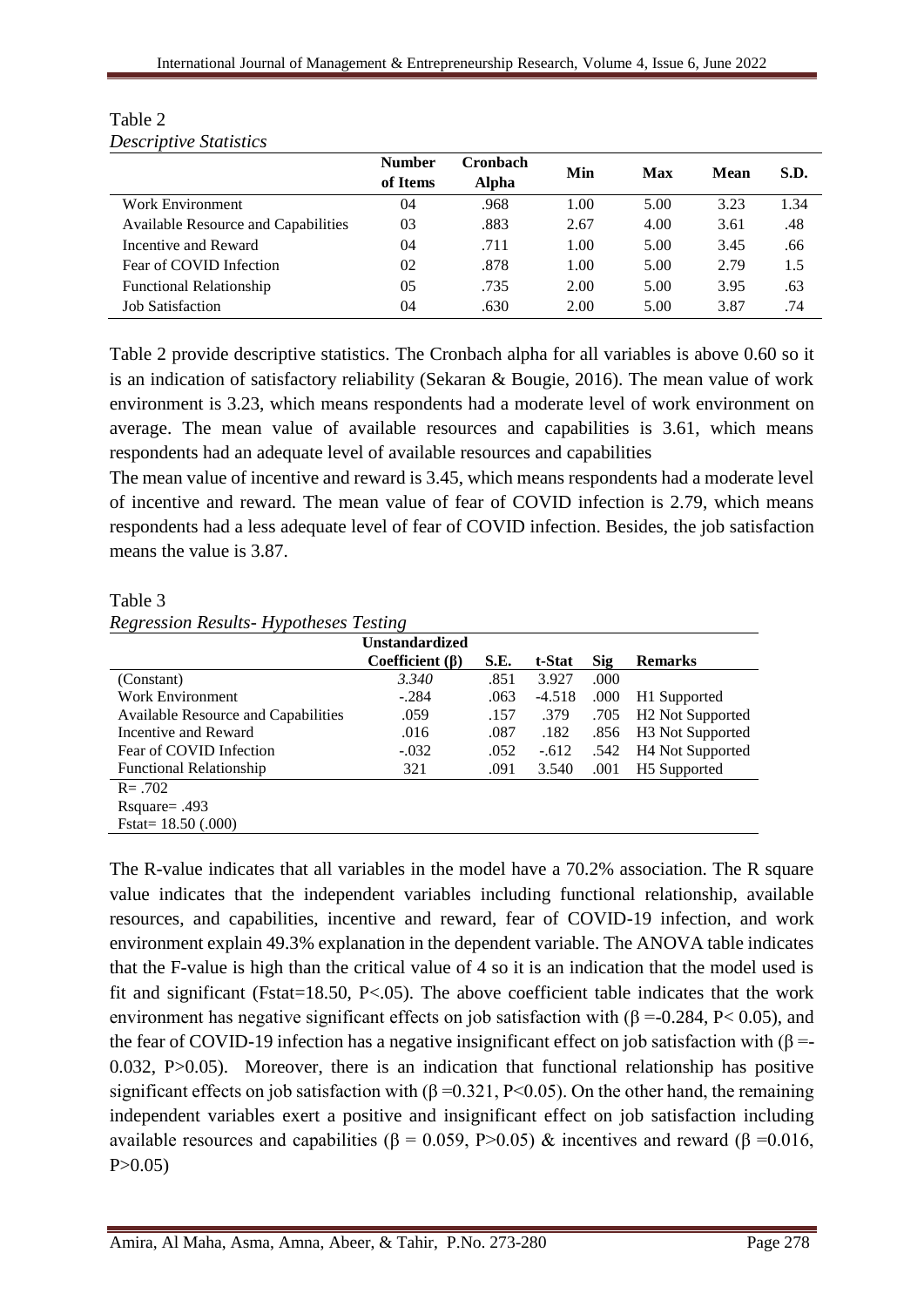#### **CONCLUSION**

This study contributes to shedding light on some of the problems that organizations in general and health institutions, in particular, suffer from, which are work pressures and job satisfaction for their human resources, especially during the recent years in which the COVID-19 virus attacked the world, so health workers were the front lines of defense in the battle, which doubled the work pressure. It can be concluded that there is a relationship between work stress and job satisfaction. Furthermore, there is a close relationship between the work environment and job relations at the level of job satisfaction. Whereas, there is no statistically significant correlation between rewards and incentives, availability of resources and capabilities, and fear of contracting COVID-19 on job satisfaction. Additional research exploring specific stress management strategies may improve the rate of job satisfaction for health workers. This can be achieved through evidence-based policies that aim to create better work environments and improve functional relationships where health care providers feel more interested and involved, which is positively reflected in achieving high satisfaction rates among health competencies and thus ensuring good results from the quality of service provided and gaining patient satisfaction.

#### **Recommendations**

- It is recommended that healthcare workers take regular breaks to relax, make regular contact with family and friends, and work in teams or form partnerships.
- The employer must encourage supportive care in an environment free of stigmas, compulsions, and fear of negative consequences.
- The work environment should be constantly improved. There should be efforts to improve, renew and update policies and procedures in line with environmental changes
- As it is found in the results of this research, functional relationships positively affect job satisfaction, which means they should be given more importance. Workplace relationships should be strengthened.
- The management must facilitate the participation of employees in decision-making to improve the total industrial relations in the workplace.
- The hospitals must provide the basic resources and capabilities required by healthcare workers.
- The management should implement a mandatory training program that emphasizes effective communication because employees who have not been taught how to communicate effectively will have difficulty in communicating effectively.

## **References**

- Alrawashdeh, H. M., Al-Tammemi, A. A. B., Alzawahreh, M. K., Al-Tamimi, A., Elkholy, M., Al Sarireh, F., & Ghoul, I. (2021). Occupational burnout and job satisfaction among physicians in times of COVID-19 crisis: a convergent parallel mixed-method study. *BMC Public Health*, *21*(1), 1-18. <https://doi.org/10.1186/s12889-021-10897-4>
- Croghan, I. T., Chesak, S. S., Adusumalli, J., Fischer, K. M., Beck, E. W., Patel, S. R., & Bhagra, A. (2021). Stress, resilience, and coping of healthcare workers during the COVID-19 pandemic. *Journal of Primary Care & Community Health*, *12*. <https://doi.org/10.1177%2F21501327211008448>